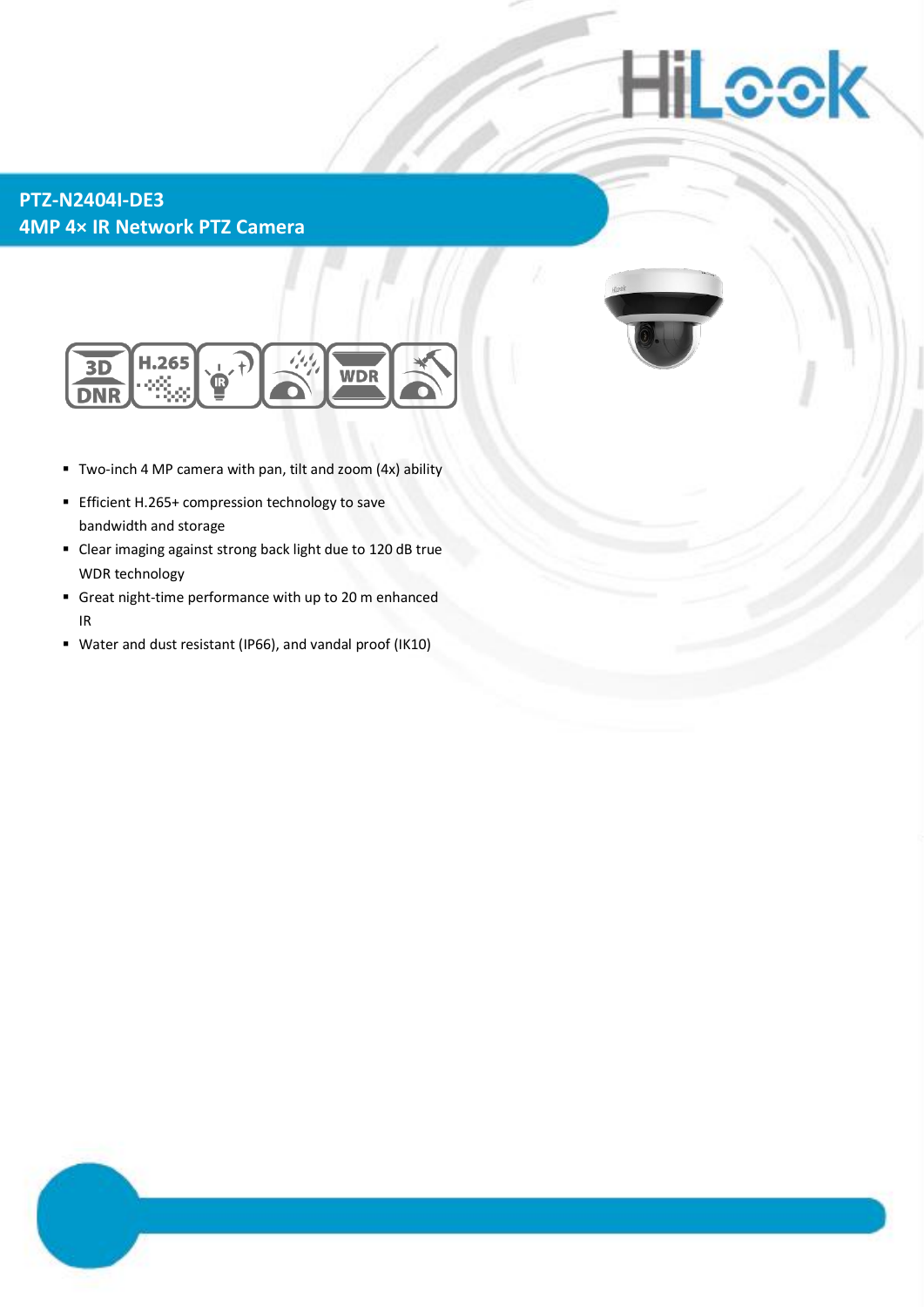## **HiLook**

### **Specification**

| <b>Camera Module</b>        |                                                                                                                                                              |  |
|-----------------------------|--------------------------------------------------------------------------------------------------------------------------------------------------------------|--|
| Image Sensor                | 1/2.8" progressive scan CMOS                                                                                                                                 |  |
| Min. Illumination           | Color: 0.005 Lux @(F1.5, AGC ON), B/W: 0.001 Lux @(F1.5, AGC ON), 0 Lux with IR                                                                              |  |
| <b>White Balance</b>        | Auto/Manual/ATW (Auto-tracking White Balance)/Indoor/Outdoor/Fluorescent                                                                                     |  |
|                             | Lamp/Sodium Lamp                                                                                                                                             |  |
| Gain                        | Auto/Manual                                                                                                                                                  |  |
| <b>Shutter Time</b>         | 50Hz: 1/1 s to 1/30,000 s, 60Hz: 1/1 s to 1/30,000 s                                                                                                         |  |
| Day & Night                 | IR Cut Filter                                                                                                                                                |  |
| Digital Zoom                | $16\times$                                                                                                                                                   |  |
| Privacy Mask                | 24 programmable privacy masks                                                                                                                                |  |
| Focus Mode                  | Auto/Semi-automatic/Manual                                                                                                                                   |  |
| <b>WDR</b>                  | 120 dB WDR                                                                                                                                                   |  |
| Lens                        |                                                                                                                                                              |  |
| <b>FOV</b>                  | Horizontal field of view: 100° to 33° (Wide-Tele), Vertical field of view: 53° to 18°                                                                        |  |
|                             | (Wide-Tele), Diagonal field of view: 119° to 37.5° (Wide-Tele)                                                                                               |  |
| Focal Length                | 2.8 mm to 12 mm, 4x optical zoom                                                                                                                             |  |
| Zoom Speed                  | Approx. 2 s (optical lens, wide-tele)                                                                                                                        |  |
| <b>Working Distance</b>     | 10 mm to 1500 mm (wide-tele)                                                                                                                                 |  |
| Aperture Range              | F1.5 to F2.7                                                                                                                                                 |  |
| <b>Supplement Light</b>     |                                                                                                                                                              |  |
| IR Distance                 | 20 <sub>m</sub>                                                                                                                                              |  |
| Smart IR                    | Support                                                                                                                                                      |  |
| <b>PTZ</b>                  |                                                                                                                                                              |  |
| Movement Range (Pan)        | 0° to 355°                                                                                                                                                   |  |
| Pan Speed                   | Configurable, from 0.1°/s to 100°/s, Preset speed: 100°/s                                                                                                    |  |
| Movement Range (Tilt)       | 0° to 90°                                                                                                                                                    |  |
| <b>Tilt Speed</b>           | Configurable, from 0.1°/s to 100°/s, Preset Speed: 100°/s                                                                                                    |  |
| Proportional Zoom           | Support                                                                                                                                                      |  |
| Presets                     | 300                                                                                                                                                          |  |
| Power-off Memory            | Support                                                                                                                                                      |  |
| <b>Compression Standard</b> |                                                                                                                                                              |  |
| $H.264+$                    | Support                                                                                                                                                      |  |
| $H.265+$                    | Support                                                                                                                                                      |  |
| H.264 Type                  | Baseline Profile/Main Profile/High Profile                                                                                                                   |  |
| Video Compression           | Main Stream: H.265+/H.265/H.264+/H.264, Sub-stream: H.265/H.264/MJPEG, Third<br>Stream: H.265/H.264/MJPEG                                                    |  |
| H.265 Type                  | Main Profile                                                                                                                                                 |  |
| Video Bitrate               | 32 Kbps to 16384 Kbps                                                                                                                                        |  |
| <b>Audio Compression</b>    | G.711alaw/G.711ulaw/G.722.1/G.726/MP2L2/PCM                                                                                                                  |  |
| Audio Bitrate               | 64 Kbps (G.711)/16 Kbps (G.722.1)/16 Kbps (G.726)/32 Kbps to 160 Kbps(MP2L2)                                                                                 |  |
| <b>SVC</b>                  | Support                                                                                                                                                      |  |
| <b>Network</b>              |                                                                                                                                                              |  |
| <b>Security Measures</b>    | User authentication (ID and PW), Host authentication (MAC address); HTTPS<br>encryption; IEEE 802.1x port-based network access control; IP address filtering |  |
|                             |                                                                                                                                                              |  |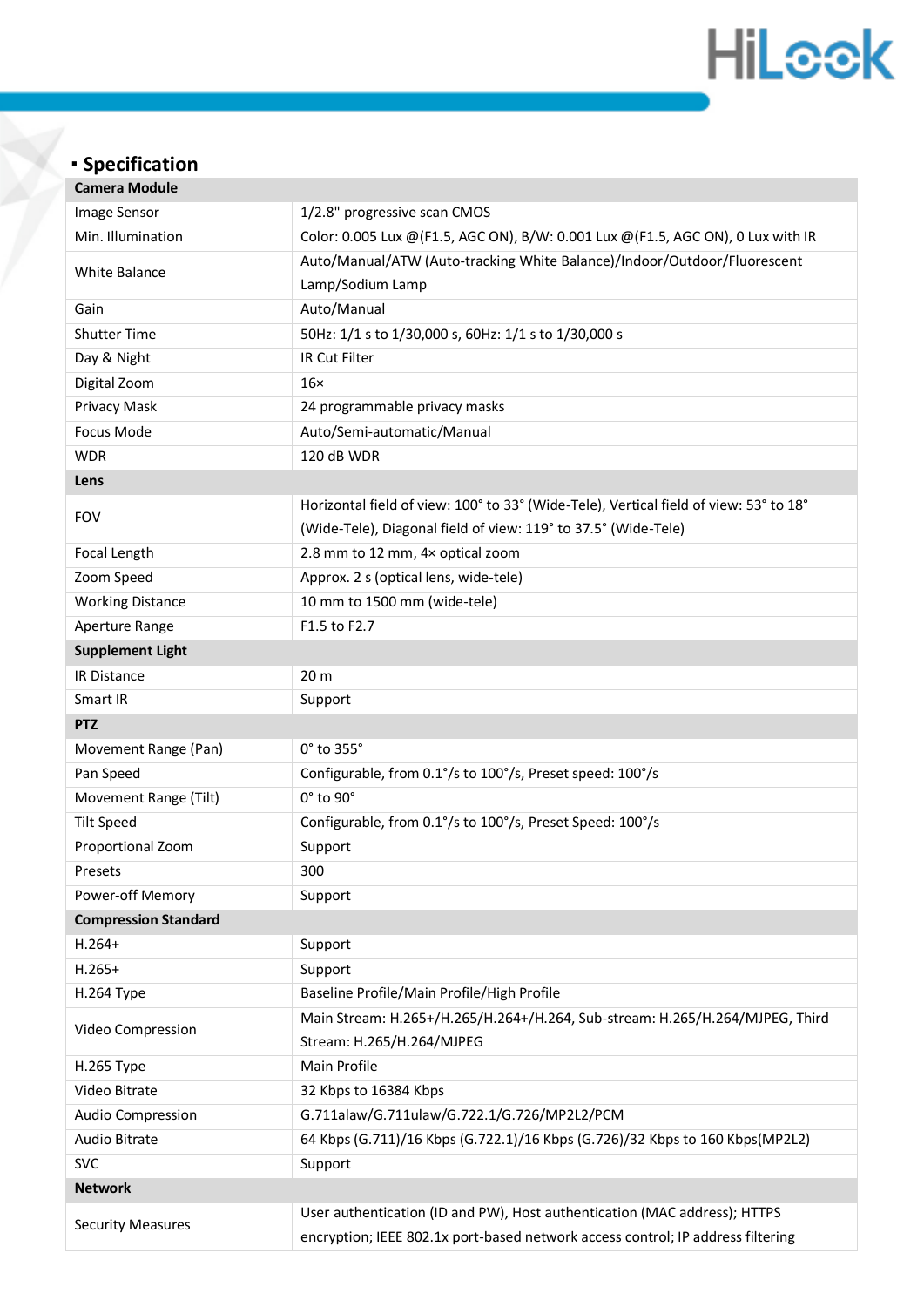### **HiLeek**

| Network Storage              | Built-in memory card slot, support Micro SD/SDHC/SDXC, up to 256 GB; NAS (NPS,        |  |
|------------------------------|---------------------------------------------------------------------------------------|--|
|                              | SMB/CIPS), ANR                                                                        |  |
| Protocols                    | IPv4/IPv6, HTTP, HTTPS, 802.1x, Qos, FTP, SMTP, UPnP, SNMP, DNS, DDNS, NTP, RTSP,     |  |
|                              | RTCP, RTP, TCP/IP, UDP, IGMP, ICMP, DHCP, PPPoE, Bonjour                              |  |
| API                          | Open-ended, support Open Network Video Interface, ISAPI, and CGI, support             |  |
|                              | HIKVISION SDK and Third-Party Management Platform, support HiLookVision               |  |
| Simultaneous Live View       | Up to 20 channels                                                                     |  |
| User/Host                    | Up to 32 users, 3 levels: Administrator, Operator and User                            |  |
| Client                       | iVMS-4200, HikCentral Pro, HiLookVision                                               |  |
| Web Browser                  | IE 10-11, Chrome 57+, Firefox 52+, Safari 11+                                         |  |
| Image                        |                                                                                       |  |
| Image Enhancement            | 3D DNR, BLC, HLC, Regional Exposure, Regional Focus                                   |  |
| Max. Resolution              | $2560 \times 1440$                                                                    |  |
| Main Stream                  | 50 Hz: 25 fps (2560 × 1440, 2048 × 1536, 1920 × 1080, 1280 × 960, 1280 × 720),        |  |
|                              | 60 Hz: 24 fps (2560 × 1440), 30fps (2048 × 1536, 1920 × 1080, 1280 × 960, 1280 × 720) |  |
| Sub-Stream                   | 50 Hz: 25 fps (704 × 576, 640 × 480, 352 × 288),                                      |  |
|                              | 60 Hz: 30 fps (704 × 480, 640 × 480, 352 × 240)                                       |  |
| <b>Third Stream</b>          | 50 Hz: 25 fps (704 × 576, 640 × 480, 352 × 288);                                      |  |
|                              | 60 Hz: 30 fps (704 $\times$ 480, 640 $\times$ 480, 352 $\times$ 240)                  |  |
| Interface                    |                                                                                       |  |
| Audio Input                  | 1-ch audio input (line in)                                                            |  |
| Audio Output                 | 1-ch audio output (line out)                                                          |  |
| Network Interface            | 1 RJ45 10 M/100 M Ethernet, PoE                                                       |  |
| <b>Smart Features</b>        |                                                                                       |  |
| <b>Basic Event Detection</b> | Motion Detection, Video Tampering Detection, Exception                                |  |
| <b>Smart Detection</b>       | Face Detection, Intrusion Detection, Line Crossing Detection, Region Entrance         |  |
|                              | Detection, Region Exiting Detection, Object Removal Detection, Unattended Baggage     |  |
|                              | Detection, Audio Exception Detection                                                  |  |
| <b>Smart Record</b>          | ANR (Automatic Network Replenishment), Dual-VCA                                       |  |
| ROI                          | Main stream, sub-stream, and third stream respectively support two fixed areas.       |  |
| General                      |                                                                                       |  |
| Material                     | Aluminum alloy, PC, PC+ABS                                                            |  |
| Dimensions                   | $\varnothing$ 130.7 mm × 101.7 mm ( $\varnothing$ 5.15" × 4.00")                      |  |
| Weight                       | Approx. 0.53 kg (1.17 lb)                                                             |  |
| Protection Level             | IP66 Standard, IK10, TVS 4000V Lightning Protection, Surge Protection and Voltage     |  |
|                              | <b>Transient Protection</b>                                                           |  |
| Power                        | 12 VDC, 1.5 A (Max. 9.9 W, including max. 4.2 W for IR)                               |  |
|                              | PoE (802.3af), 36 to 57 VDC, 0.35 A (Max. 11.2 W, including max. 4.2 W for IR)        |  |
| <b>Working Temperature</b>   | -20°C to 60°C (-4°F to 140°F)                                                         |  |
| <b>Working Humidity</b>      | $\leq 90\%$                                                                           |  |

**Available Model**

PTZ-N2404I-DE3 (F)

Ž